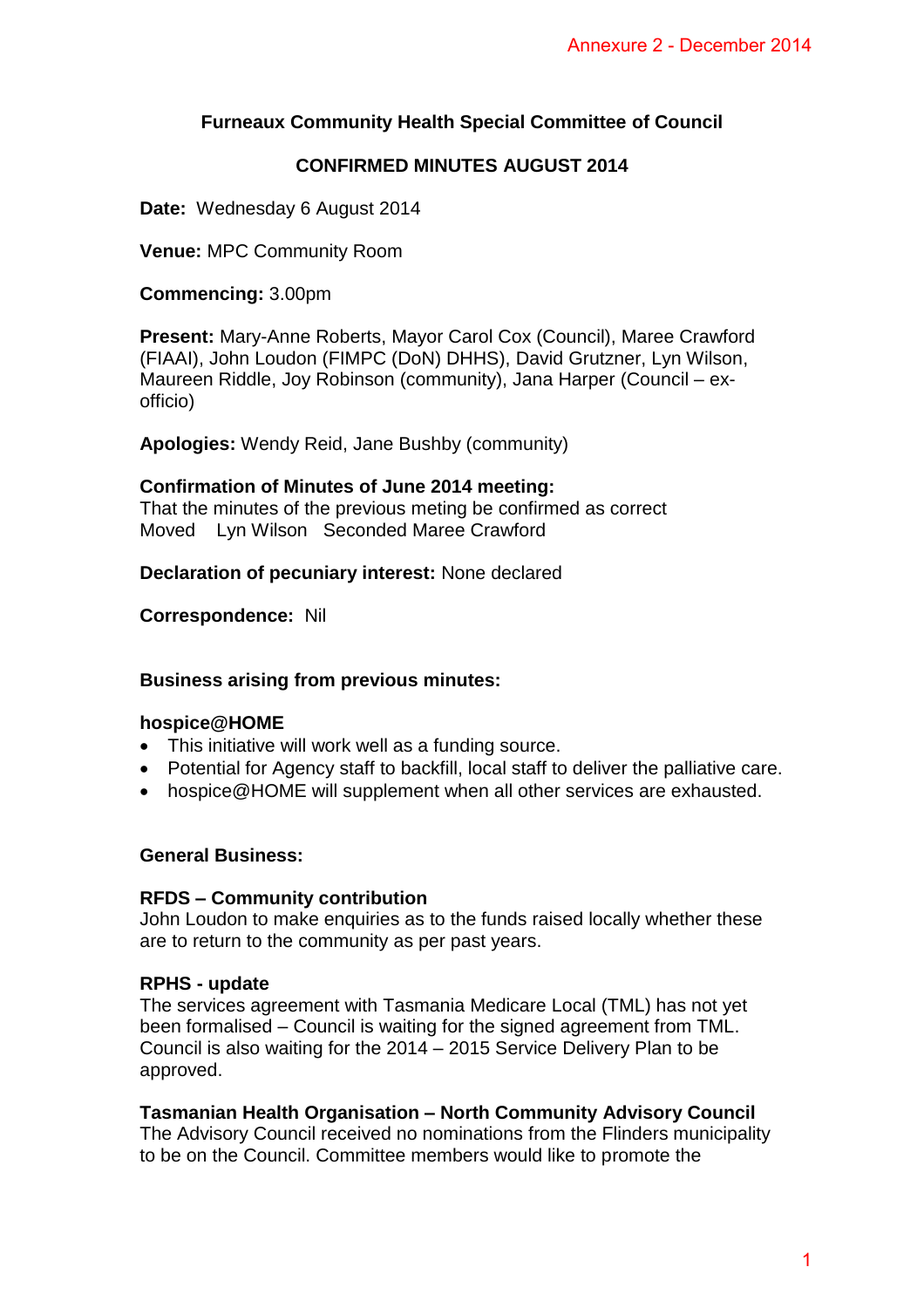#### **Centenary of Red Cross in Australia**

#### **Whitemark Footpath Audit**

#### **Meeting closed:** 4.48pm

|                                                                                                                                                        | Consumer Register to the community. This will be undertaken via word of<br>mouth, the Council website's community noticeboard and the Island News.                                                                                                                                                                                                                                         |  |
|--------------------------------------------------------------------------------------------------------------------------------------------------------|--------------------------------------------------------------------------------------------------------------------------------------------------------------------------------------------------------------------------------------------------------------------------------------------------------------------------------------------------------------------------------------------|--|
| plaque.                                                                                                                                                | <b>Centenary of Red Cross in Australia</b><br>The Centenary of Red Cross in Australia is being celebrated this year. In<br>appreciation of the support received from local governments over the past 100<br>years, the Society is gifting Council a Red Cross rose and commemorative                                                                                                       |  |
| The planting of the rose and an afternoon tea will be held:<br>Tuesday 2 September - Rose Garden Room<br>3:00pm Afternoon Tea and planting of the rose |                                                                                                                                                                                                                                                                                                                                                                                            |  |
|                                                                                                                                                        | It was resolved that the next Health Committee meeting would be held on the<br>Tuesday after the Red Cross events.                                                                                                                                                                                                                                                                         |  |
| <b>Whitemark Footpath Audit</b><br><u>rt.pdf</u>                                                                                                       | The Whitemark Footpath and Access Ramp Audit was received by Council at<br>the July 2014 Council Meeting. To view the report on the Flinders Council<br>website, please visit: http://www.flinders.tas.gov.au/client-<br>assets/images/Council/Downloads/Agendas/2014.07/Annexure%209.%20Ite<br>m%20D3.%20Whitemark%20Footpath%20&%20Access%20Ramps%20Repo                                 |  |
| footpaths are uneven.                                                                                                                                  | The Committee discussed that the report neglects to identify where some                                                                                                                                                                                                                                                                                                                    |  |
|                                                                                                                                                        | The Committee passed the following motion:                                                                                                                                                                                                                                                                                                                                                 |  |
|                                                                                                                                                        | "The Furneaux Community Health Special Committee of Council request that<br>Council also note that sloping footpaths (particularly the areas in front of the<br>Flinders Arts & Entertainment Centre and the corner of Mainwaring and Martin<br>Streets in Whitemark) need attention as a priority in concert with the<br>implementation of the Whitemark Footpath and access ramp audit." |  |
| <b>Moved: David Grutzner</b>                                                                                                                           | Seconded: Lyn Wilson                                                                                                                                                                                                                                                                                                                                                                       |  |
| Meeting closed: 4.48pm                                                                                                                                 |                                                                                                                                                                                                                                                                                                                                                                                            |  |
|                                                                                                                                                        | <b>Next meeting:</b> Tuesday 2 September, 3:45pm (after the afternoon tea) Rose<br>Garden Room, Flinders Arts & Entertainment Centre.                                                                                                                                                                                                                                                      |  |
|                                                                                                                                                        |                                                                                                                                                                                                                                                                                                                                                                                            |  |
|                                                                                                                                                        | <b>ACTIONS ARISING FOR</b><br><b>COMMITTEE MEMBERS</b>                                                                                                                                                                                                                                                                                                                                     |  |
|                                                                                                                                                        | All Committee members<br>Attend the Centenary of the Red Cross rose<br>planting to commemorate 100 years of Red Cross                                                                                                                                                                                                                                                                      |  |